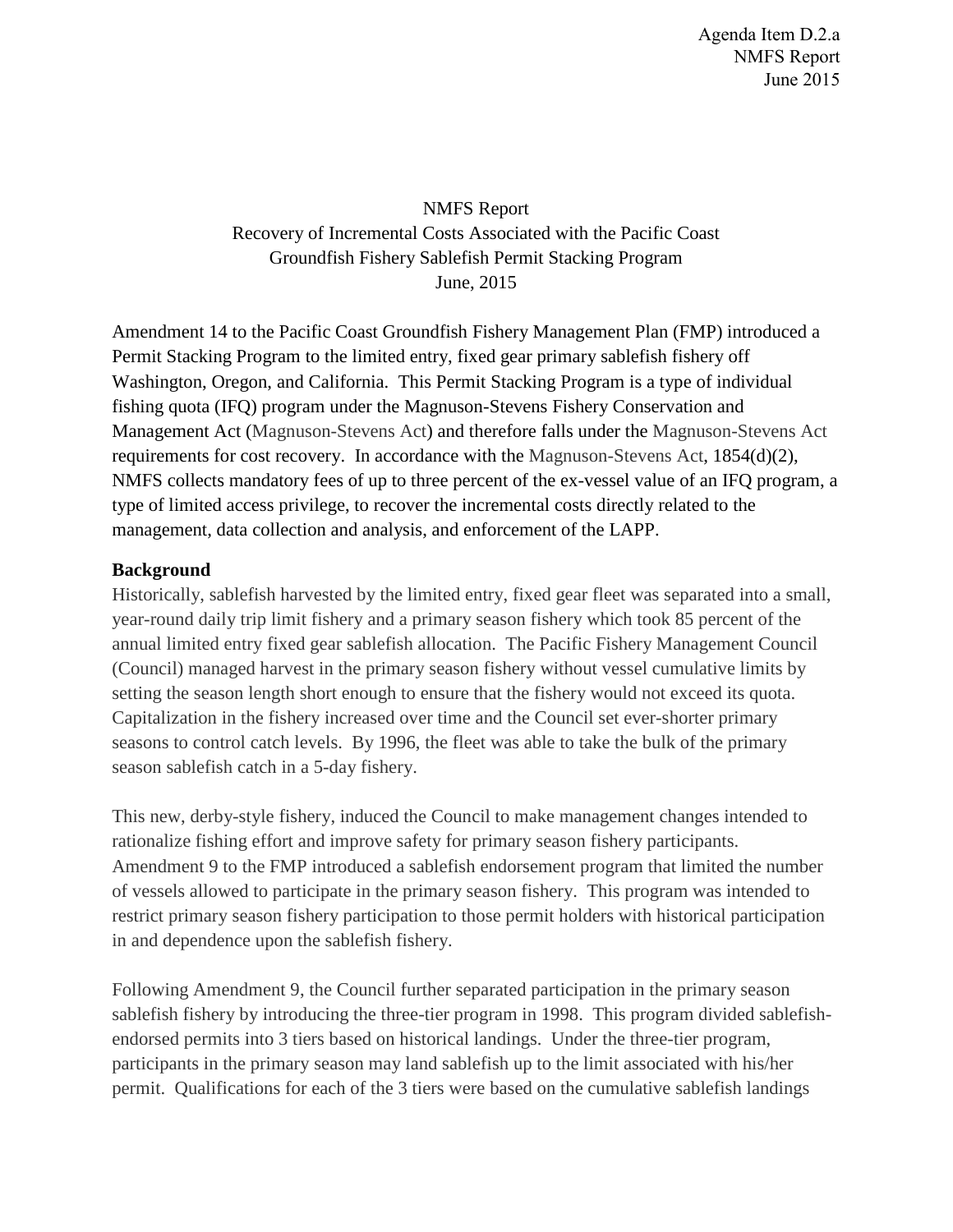associated with a permit from 1984 through 1994. The three-tier system also set a between-tier ratio to describe the relationship between the cumulative limits that would be available to each tier during the primary season fishery.

While the three-tier program slowed the pace of the primary season fishery, the season was still less than 10 days long in each of the primary seasons from 1998 to 2000. Because of this, the Council continued to set the seasons short enough to ensure that not all participants would be able to catch their full cumulative limits of sablefish.

The Magnuson-Stevens Act defines an Individual Fishing Quota (IFQ) fishery as a Federal permit under a limited access system to harvest a quantity of fish, expressed by a unit or units representing a percentage of the total allowable catch of a fishery that may be received or held for exclusive use by a person. At the time, the Magnuson-Stevens Act, as amended by Public Law 106-554, included a moratorium on the implementation of new IFQ programs through October 1, 2012, (The moratorium has since been lifted). However, via Public Law 106-554, Congress exempted from the moratorium a Pacific Council IFQ program for the fixed gear sablefish fishery that: (1) allows the use of more than one limited entry groundfish permit per vessel; and/or (2) sets cumulative trip limit periods, up to 12 months in any calendar year, that allow fishing vessels a reasonable opportunity to harvest the full amount of the associated trip limits. Amendment 14 to the FMP implemented a permit-stacking program that meets these moratorium exemption requirements.

Amendment 14 to the Pacific Coast Groundfish Fishery Management Plan (FMP) introduced a permit-stacking program to the limited entry, fixed gear primary sablefish fishery off Washington, Oregon, and California. Under this permit-stacking program, a vessel owner may register up to 3 sablefish-endorsed permits for use with their vessel to harvest each of the primary season sablefish cumulative limits associated with the stacked permits. Amendment 14 also provided for a fishing season up to 7 months long, from April 1 - October 31, which allows time for vessels to pursue their primary season limits. Portions of Amendment 14 were implemented for the 2001 primary sablefish season. The extended sablefish season was fully implemented in 2002. In 2006, NMFS implemented additional regulations for Amendment 14. At that time, NMFS planned to implement a Permit Stacking Program cost recovery fee system, as required by the MSA, at some time in the future.

#### **Analysis**

This document reviews the incremental costs associated with the Permit Stacking Program to evaluate if the annual sablefish permit application fee that is currently in place is recovering these costs. Under the Pacific Coast Groundfish Trawl Rationalization Program (Trawl Rationalization Program), actual incremental costs are those net costs that would not have been incurred *but for* the implementation of the Trawl Rationalization Program, including both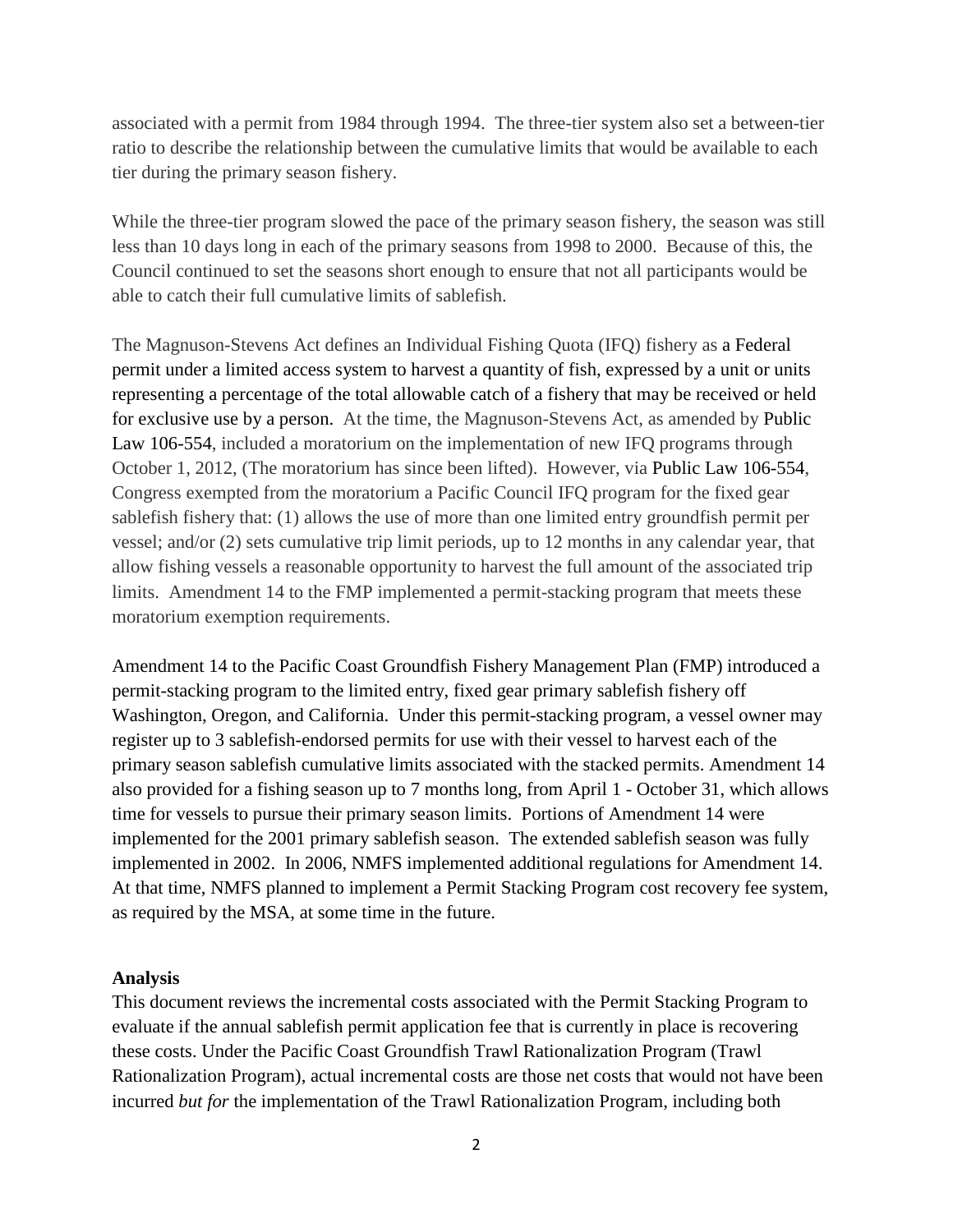increased costs for new requirements of the program and reduced costs resulting from any program efficiencies. We use the same definition here to assess the Permit Stacking Program. In practice, incremental costs have been the costs of employees' time (salary and benefits) spent working on recoverable tasks though other costs may be included in the future. For example, the incremental costs of travel, rent/utilities/overhead, transportation, printing, supplies, and equipment would require additional research and documentation to be adequately accounted for in this analysis but could be included in future actual incremental cost calculations if deemed necessary.

To determine the Permit Stacking Program's incremental costs we have identified the divisions within NMFS that were most likely to incur these costs: The West Coast Region (WCR), Northwest Fisheries Science Center (NWFSC), Office of Law Enforcement (OLE), Northwest Section of the Office of General Counsel (General Counsel), and, through NMFS' grants, the Pacific States Marine Fisheries Commission (PSMFC). Each of these entities was asked to provide an estimate of any costs associated with the Permit Stacking Program that could be considered incremental.

## **Northwest Fisheries Science Center**

NWFSC reported that it may not be appropriate to quantify their Observer Program incremental costs before and after implementation of the permit stacking program because the Observer Program started about the same time as the permit stacking program. Quantifying incremental costs would require several assumptions about what observer coverage might have been in the pre-IFQ fishery.

In addition, because observer coverage was not a required component of the Amendment 14 permit stacking program, the observer coverage levels for the fishery before or after the program would likely be the same. Therefore, the net incremental costs would be zero.

It seems reasonable to conclude that the costs associated with placing observers on vessels participating in the Permit Stacking Program are not incremental. It may however, be worthwhile to revisit this determination if changes to the sablefish FMP warrant.

#### **Office of Law Enforcement**

There are several new requirements implemented through the Permit Stacking Program including: permit allocations, owner-on-board, ownership limitations, 3 permits per vessel, and others. However, OLE reported that they do not consider any of the time they spend on the Permit Stacking Program recoverable. OLE does not monitor near real time management of allocations during the season. They have not conducted any investigations because no suspected violations have been detected and no suspected violations have been referred to them either by the NMFS West Coast Region or our state partners. The RCA monitoring would be done regardless and is not considered an incremental cost. As such, all time that OLE spends on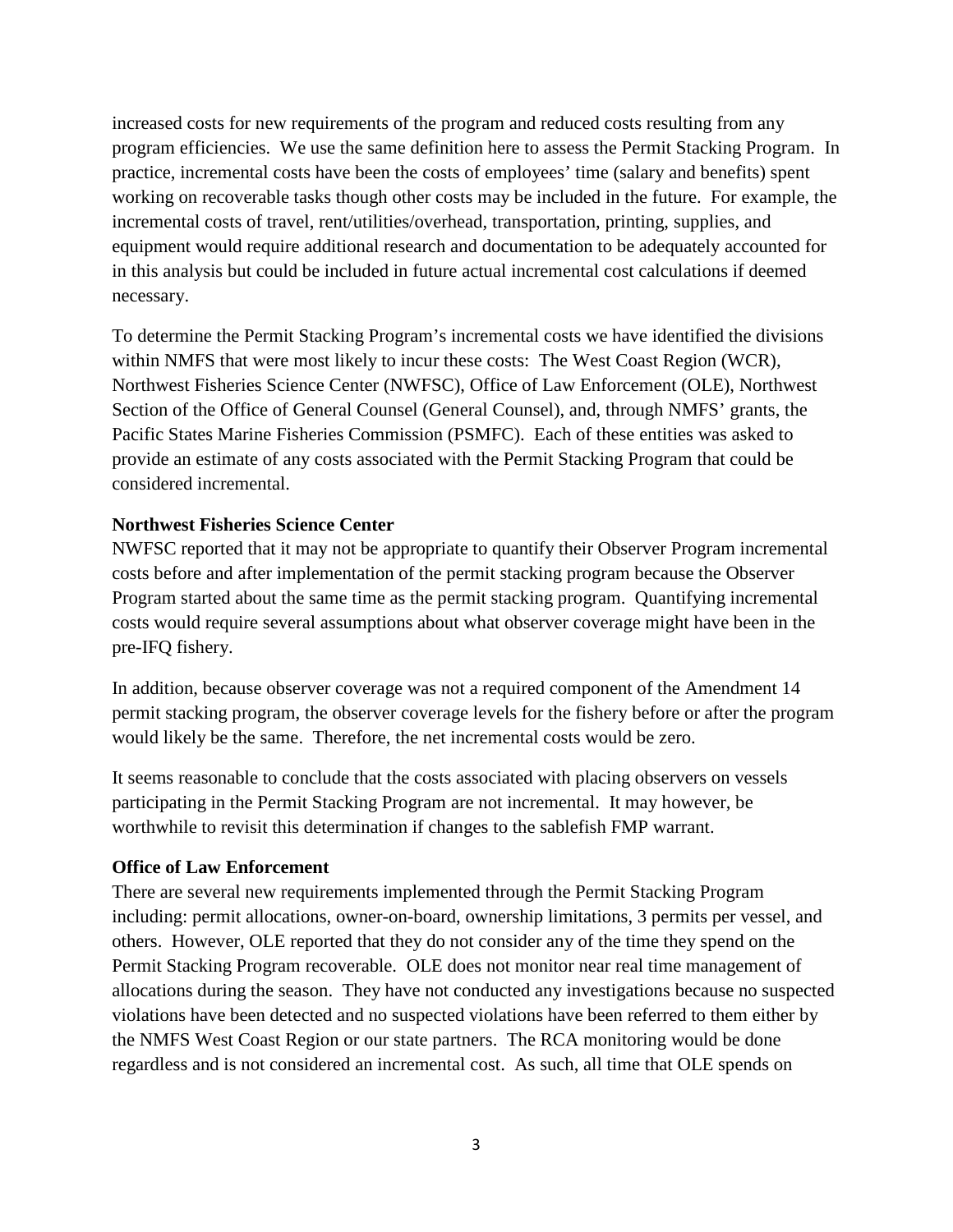limited access sablefish is time staff would have been spent performing these activities prior to the Permit Stacking Program.

It seems reasonable to conclude that any OLE costs associated with the Permit Stacking Program are not incremental. As with other groups, OLE did suggest that future changes to the Permit Stacking Program could generate recoverable costs. One example is the possibility of realtime/in season monitoring of allocations when and if E tickets are implemented.

# **Northwest Section of General Counsel**

General Counsel costs associated with the Permit Stacking Program are not included as incremental costs. This is consistent with the other cost recovery program in the WCR, the Trawl Rationalization Program, which does not include the cost of employees from the Northwest Section of General Counsel in the cost recovery calculation. Of the other Regions around the country collecting cost recovery fees for LAPPs under the MSA, no other Region currently includes General Counsel in recoverable costs.

## **Pacific States Marine Fisheries Commission**

PSMFC reported that it does not have any costs associated with the Permit Stacking Program that they consider incremental; NMFS concurs with this assessment. They foresee that possibility of new costs in the future and have identified at least one, E-reporting of sablefish fish tickets, which may be recoverable.

## **West Coast Region**

The WCR has identified incremental costs associated with the Permit Stacking Program. These costs consist of tasks that fall into two categories, those recovered under the current sablefish permit renewal fees, and those additional tasks that could be considered incremental costs.

The administrative costs, specific to sablefish stacking requirements, incurred by the permits office for renewal activities are currently being recovered through annual permit renewal fees charged to industry participating in the Permit Stacking Program. These costs are for those activities needed to complete a permit renewal (i.e. enter renewal data; to print, file and mail the renewed permit). Costs for other permit related activities such as transfers or general permit data requests the WCR may get during the year are not included in the permit renewal fee cost computation. The sablefish specific tasks currently covered by the renewal permit fees are:

- Revise/prepare/print renewal and ownership interest forms and cover letters; prepare mailing of renewal application package; make file copies of outgoing renewal application document.
- Receive/review permit renewal and ownership interest application forms for completeness/review checks for correct payment.
- Enter permit renewal and ownership interest data into database; prepare application review worksheets; print permits.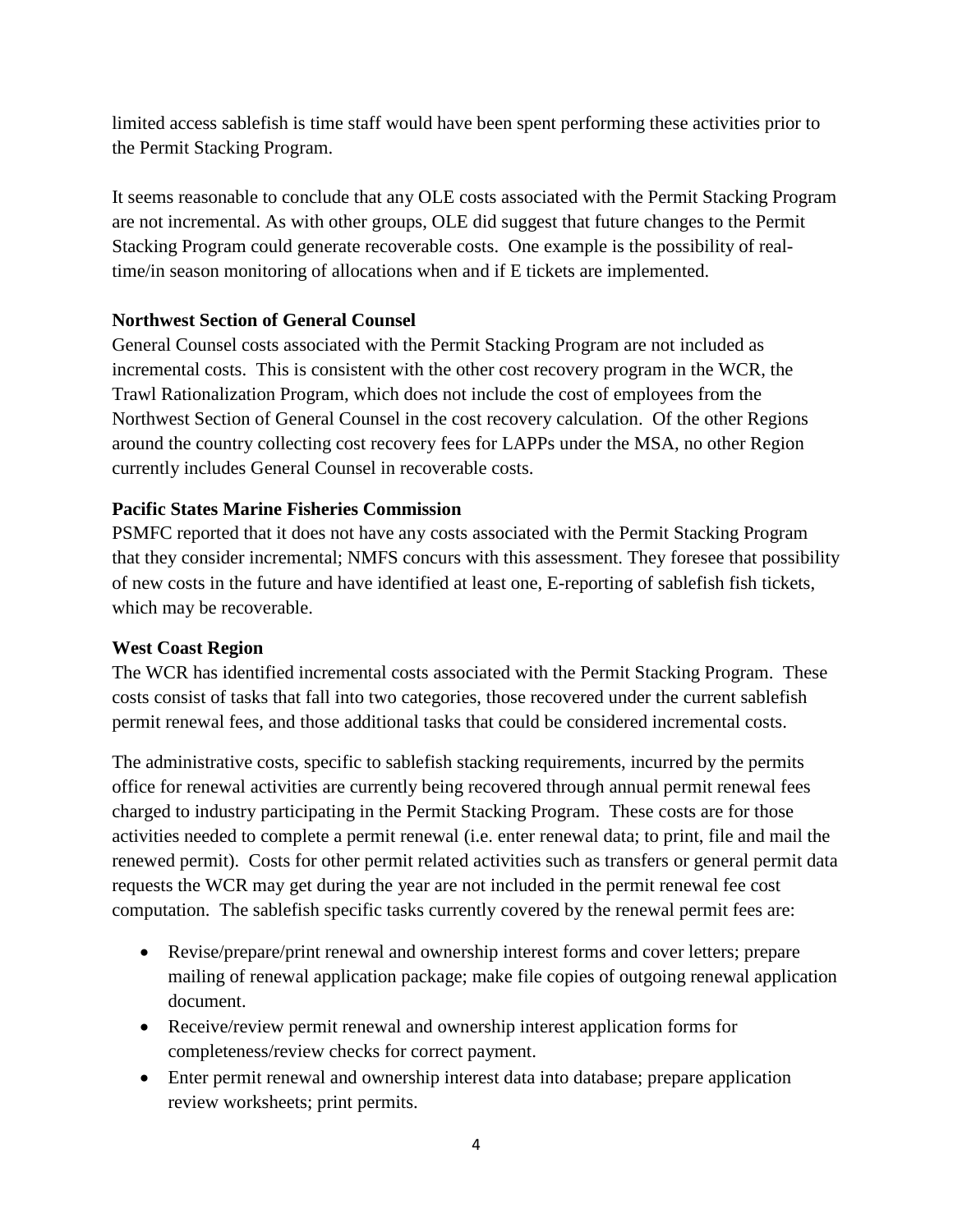The WCR currently does not charge for transfers of permits, however there are some associated tasks that could be considered incremental:

- Review ownership interest forms (only required if the permit or vessel is owned by a business).
- Ownership Interest data entry.
- Compliance check on own/hold limits.
- Review mid-season transfer certification.

In addition, the permit renewal fees also recover costs for postage (certified and registered mailings) and materials (paper, envelopes, labels, and printer supplies). These costs are calculated as part of the permit renewal fee process and detailed in the *Pacific Coast Groundfish Limited Entry Permit Renewal Cost Computation Worksheet*.

The WCR has also identified several other tasks related to the Permit Stacking Program that may be incremental and are not recovered through sablefish permit fees. While these tasks do have costs, the costs are considered minimal.

- Sablefish permit transfer: review ownership interest form, ensure that shareholders in the entity do not exceed the own/hold count (max 3), and enter the shareholders into a database and record the date the form was signed.
- Process "owner on board" exemption requests: review request, make determination (supervisor), and prepare and mail response.
- Customer service: respond to phone calls/emails re: information about the regulations governing sablefish permit.

One source of incremental costs not included in this analysis, but important to keep in mind, is the costs associated with new Council actions affecting the permit-stacking program. The Council considered and took action to allow any vessel owner who has 20% or less interest in a vessel to be exempt from the own/hold count for any sablefish permit it is associated with. Further, the Council approved provisions to better track, in season, the harvest of individual tier amounts assigned to the permits through electronic fish tickets. WCR staff have spent time in the development of these issues and the review and drafting of documents for the Council, coordination with industry and the Alaska Region, and presentations to the Council. The WCR will now finalize the Environmental Assessment and prepare regulations beginning in 2015 requiring additional time. It is difficult to anticipate exactly what additional changes to sablefish permit rules will be made in the future but it is certain that some action will be forthcoming and could generate additional costs.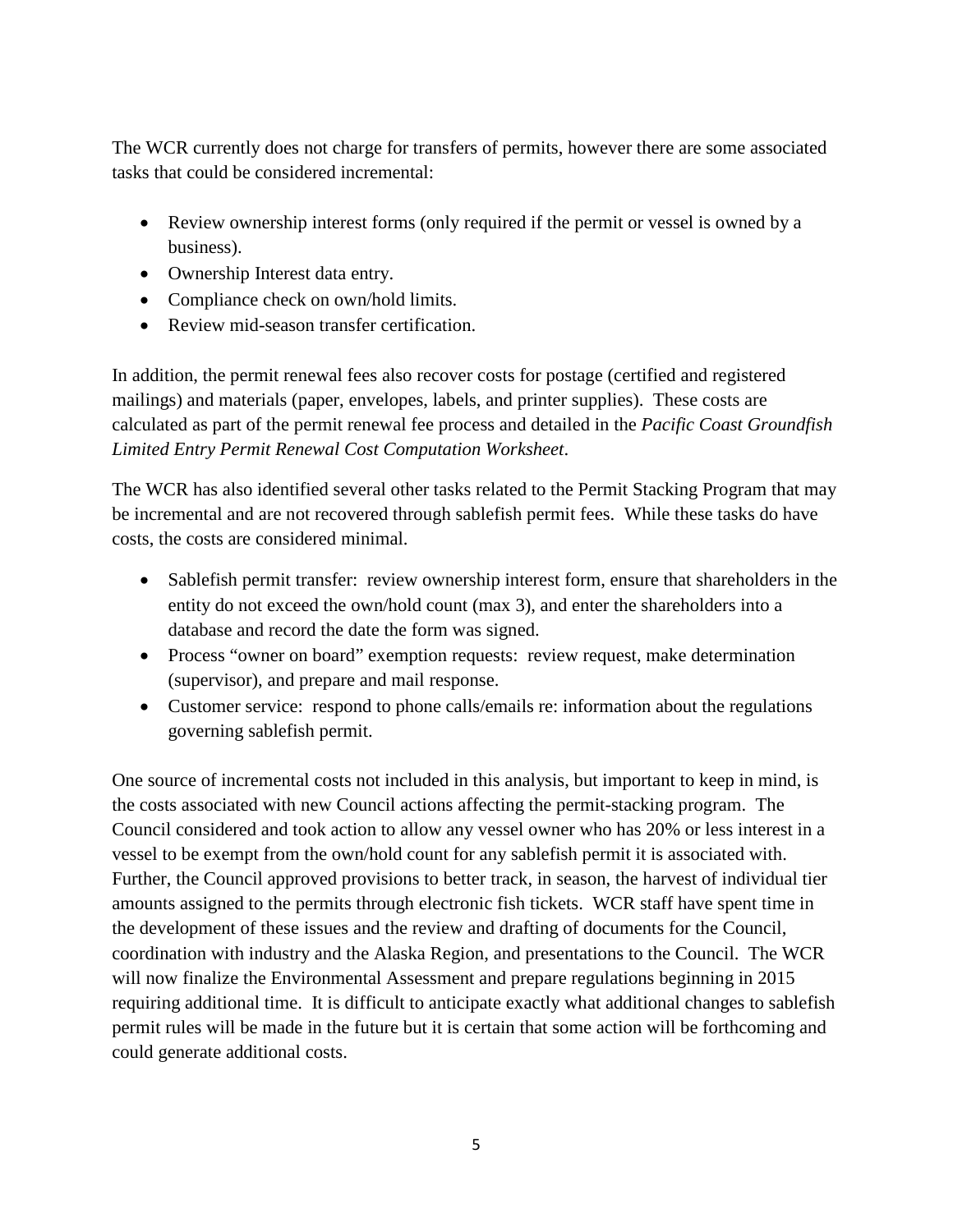## **Costs of Collecting Cost Recovery Fees**

When considering implementation of a cost recovery program, it is important to take into account the cost of the cost recovery program itself. While there are some economies of scale when running cost recovery programs, for the most part the costs will be similar regardless of the level of costs being recovered. What this means is that if the total funds to be recovered is small, it may cost close to or more to recover these funds than would be recovered. As the cost of implementing a cost recovery program is considered incremental, this could result in industry being required to pay more for the calculation and collection of cost recovery fees than the value of all other recoverable costs.

## **Estimated Cost Recovery Calculation**

If implemented, the cost recovery fee for the Permit Stacking Program would be calculated along the same lines as for the Trawl Rationalization Program. To calculate the Trawl Rationalization Program fee percentage, NMFS used the formula specified in regulation at  $\S$  660.115(b)(1), where the fee percentage by sector equals the lower of three percent or direct program costs (DPC) for that sector divided by total ex-vessel value (V) for that sector multiplied by 100.

## **Fee percentage = the lower of 3% or (DPC/V) x 100**

"V" or ex-vessel value, specified in regulation at §660.115(b)(1)(ii), is the total ex-vessel value for each sector from the previous calendar year. The ex-vessel value for each sector is defined at §660.111 (see below).

*Ex-vessel value means, for the purposes of the cost recovery program specified at § 660.115, all compensation (based on an arm's length transaction between a buyer and seller) that a fish buyer pays to a fish seller in exchange for groundfish species (as defined in § 660.11), and includes the value of all in-kind compensation and all other goods or services exchanged in lieu of cash. Ex-vessel value shall be determined before any deductions are made for transferred or leased allocation, or for any goods or services.*

"DPC" or direct program costs, defined in regulation at  $§660.115(b)(1)(i)$ , are the actual incremental costs for the previous fiscal year directly related to the management, data collection, and enforcement of each sector. Actual incremental costs means those net costs that would not have been incurred but for the implementation of the Trawl Rationalization Program, including both increased costs for new requirements of the program and reduced costs resulting from any program efficiencies. If the amount of fees collected by NMFS is greater or less than the actual net incremental costs incurred, the DPC will be adjusted accordingly for calculation of the fee percentage in the following year.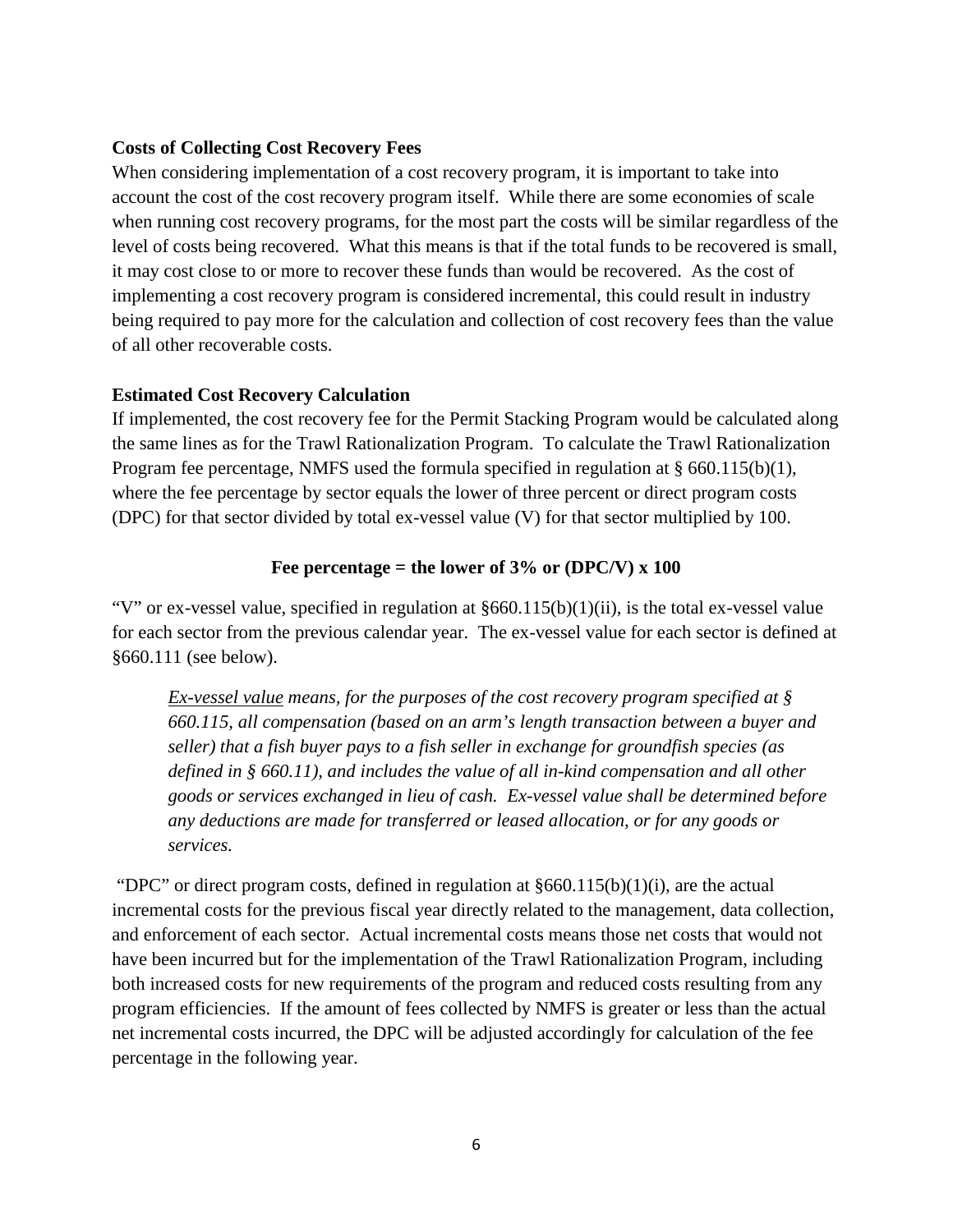**Example estimated sablefish permit stacking program cost recovery fee calculation using 2014 estimates.**

| <b>DPC</b> |              |                         |              |                     |                                                   |                |                                 |                |
|------------|--------------|-------------------------|--------------|---------------------|---------------------------------------------------|----------------|---------------------------------|----------------|
| WCR *      | <b>NWFSC</b> | <b>OLE</b><br>$\lambda$ | <b>PSMFC</b> | <b>DPC</b><br>total | 2014 primary<br>season<br>allocation (lb)<br>$**$ | price/lb<br>^^ | estimated<br>ex-vessel<br>value | fee $%$<br>*** |
| \$30,000   |              | 0                       |              | \$30,000            | 2,764,597                                         | \$2.50         | \$6,911,493                     | 0.43           |

\* WCR does not include costs already included in the permit renewal fee. Does include FPO estimated time for transfers, etc noted in this memo (~60-75/year, estimated staff time at \$5k). Does include Groundfish branch estimated staff time over 2014 on program changes (1 FTE for 6 months  $= $30K$ )

\*\* This is high estimate because it represents the potential landings in the fishery (i.e., 2014 allocation of 1,254 mt) rather than actual landings.

^^ Low estimate from PacFIN longline and pot 2014 ex-vessel value

\*\*\* Fee percentage = the lower of 3% or (DPC/V) x 100

There are several factors to consider in determining whether NMFS should implement cost recovery for the Permit Stacking Program at this time. First, the Permit Stacking Program experiences regulatory changes in bursts. The Program has not had regulatory changes in almost 10 years. When it does, as is happening right now, there will be a couple of years of higher NMFS costs, mostly from the WCR staff time (and for electronic fish tickets, PSMFC costs). However, NMFS expects the Agency costs to then drop back down for several years, likely until after the next program review. Second, part of the current WCR incremental costs are for permit transfers during the year due to the regulatory restrictions. NMFS is in the process of considering implementation of "joint registration" which would allow a limited entry trawl permit and a limited entry fixed gear permit to be registered to a vessel at the same time. Joint registration is expected to reduce the number of permit transfers per year. Third, as previously mentioned, there is a cost to NMFS of running a cost recovery program which would involve more staff, additional infrastructure for time tracking, and more time for those staff tracking their tasks. NMFS estimates that it would cost several thousands of dollars to implement cost recovery for the Permit Stacking Program when a high year's estimate of NMFS incremental costs is only \$30,000. In addition, without additional staff being added, it could take some staff time away from other issues in the groundfish fishery.

#### **Conclusion**

Review of the sablefish Permit Stacking Program shows that most of the divisions within NMFS that work on the program generate no incremental costs. The WCR does generate costs through incremental tasks, but a large part of these are recovered through the current sablefish permit